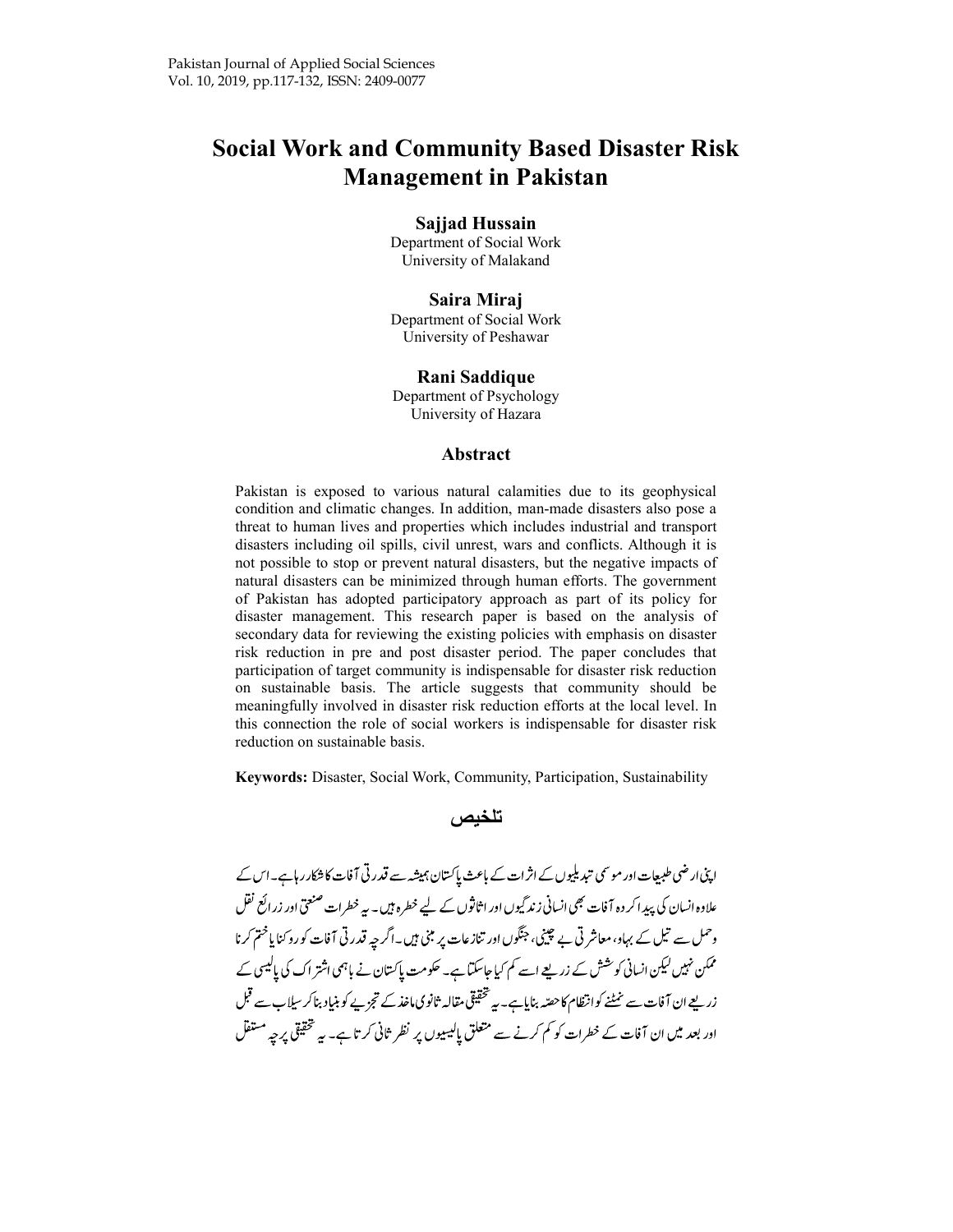#### **Introduction**

Disaster is basically an unexpected and unfortunate happening which may causes damage to human beings as well as animals, plants and even livestock. Disaster occurs quickly, instantly and indiscriminately. Disasters may be natural or manmade which cannot be controlled, through human efforts and disrupt the normal functioning of society (Ashraf & Shaha, 2016). These disastrous events accelerate the natural environmental processes to cause earthquakes, volcanic eruptions and extended dry conditions leading to long droughts, collision of celestial bodies, etc (Aziz, Saeed & Waseem, 2016). Thus disaster is an event usually happening all of a sudden causing damage to lives, properties, environment and services which is beyond the control of the affected community and needs external support for assistance, response and rehabilitation. Disasters are natural phenomenon which subsisted with the human civilizations (Swathi, 2015). New inventions and technological advancements, detached man form natural elements on the one side and enlarged vulnerability of human to the disasters on the other hand (World Health Organization, 2015).

In disaster risk management context, a community can be taken as population residing in geographical areas, which is open to different calamities on account of their position. They may suffer hazards and disasters but still they have different opinions and vulnerability to risks. Thus people inside the vicinity will have stakes in risk reduction measure against or in favour (Tharoor, 2011).

The UN member countries struggle to minimize the disasters risks at a global level. In order to achieve this, Hyogo, Yokohama and the current of Sendai, all the three international conventions under the United Nations monitor the risks of the disasters internationally (McEntire 2007). In March 2015, members of the UN World Conference approved the Sendai Framework for Disaster Risk Reduction. This framework aimed at enhancing the capabilities of the countries by targeting the governance and accountability of all the stakeholders involved in the disaster risk management (Aitsi-Selmi; Egawa., Sasaki., Wannous & Murray, 2015). This research is important in the Pakistani context because Pakistan has gone through several disasters in the past one and half decade that have resulted in heavy losses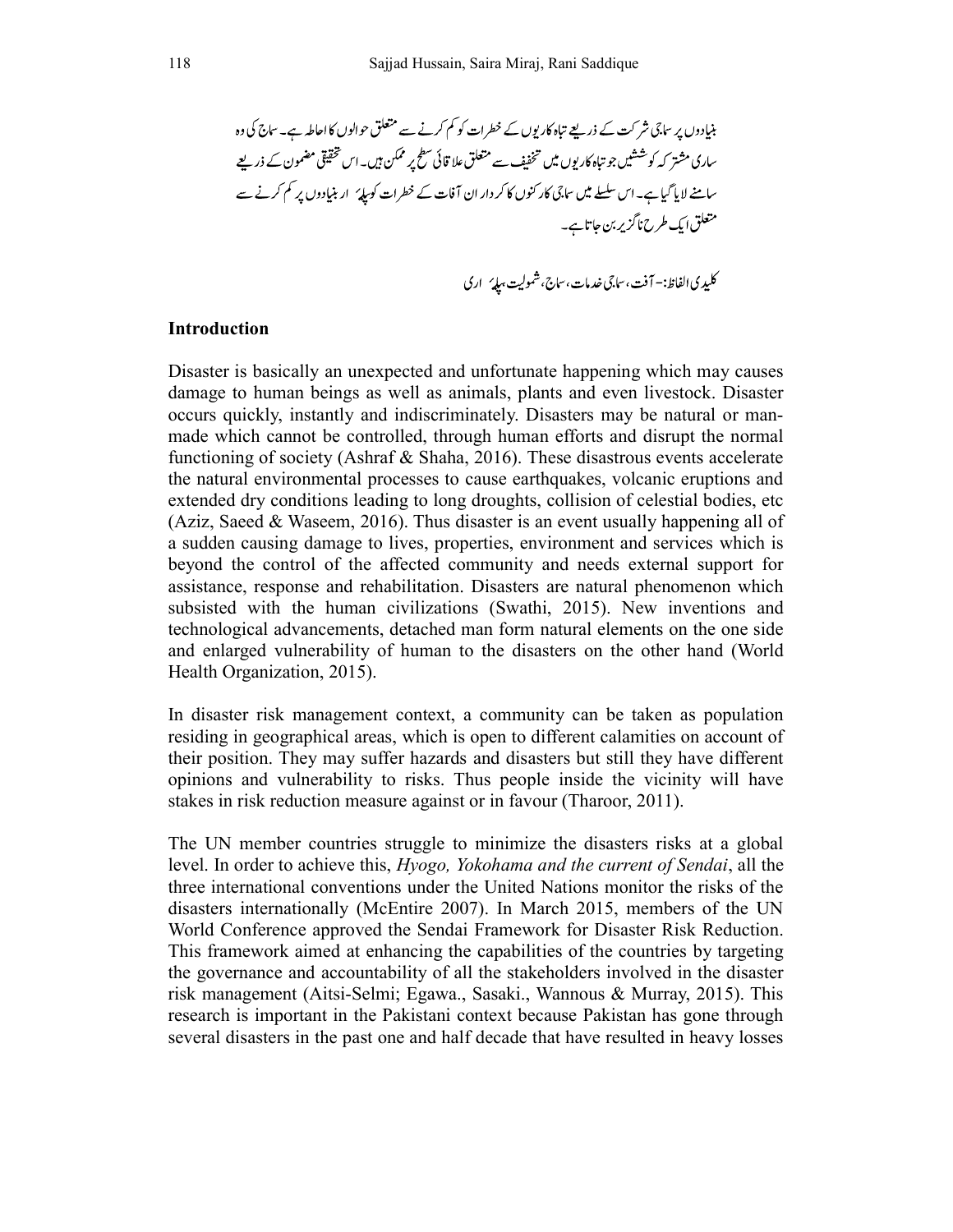to humans and properties as well (Tozier de la Poterie & Baudoin, 2015). During the disasters, it is the poor who are affected the most because of their vulnerable socio-economic conditions, and therefore, the social workers role to mitigate the damages in the scenario is of vital importance. Moreover, besides improving the life standards of these vulnerable communities, the social worker is also involved in the uplift of the individuals and communities' social structure.

The primary focus of this study is highlighting the role and involvement of professional social workers before and after the disaster hits a community. Because of being prepared and equipped for the crises situations, the social workers have the skills to effectively respond and participate in the relief and rehabilitation. Furthermore, the study aims to find out the damages caused by the disasters due to unpreparedness on the part of the community, as well as, the government in the past. The volunteers – mostly non-professional – although had worked hard to tackle the crises, but their unawareness and lack of skills resulted in little help and more wastage of time and resources.

# Community-Based Disaster Risk Management (CBDRM)

Community based disaster risk management is a process to minimize the vulnerabilities and improve the capabilities of susceptible community through identification monitoring execution and evaluation of disaster risks. In other words, people are onboard in all the decisions and their implementation in disaster risk management activities (Atta-Ur-Rahman & Shaw, 2015).

Like other South Asian Countries, Pakistan is also faced with natural disasters like flood, earthquakes, cyclones, landslides that pose a threat to human lives as well as properties (Fatima, 2016). There are various factors responsible for vulnerabilities of Pakistani society to hazards which include low standard construction practices, inadequate communication infrastructure along with the poor socio-economic conditions of people. However harsh climatic conditions and scattered settlement patterns of mountainous areas of Pakistan are more susceptible to disasters. So it is expected in the coming years that the intensity and frequency of hazards may rise which will have a great impact on economy and social aspects of the society. In addition, disasters are believed to be the major hurdles to sustainable development (Waseem, 2011).

# Literature Review An Overview of Major Disaster in Pakistan

Pakistan is also at the danger of various types of natural disasters including cyclones, floods, landslides, earthquake and droughts are more common. Apart from natural disasters, Pakistan is facing many technological and man-made disasters. According to Yasuyuki, Bhattcharyay, & Tomoaki, (2011) broadly, disasters can be divided in to the following main groups: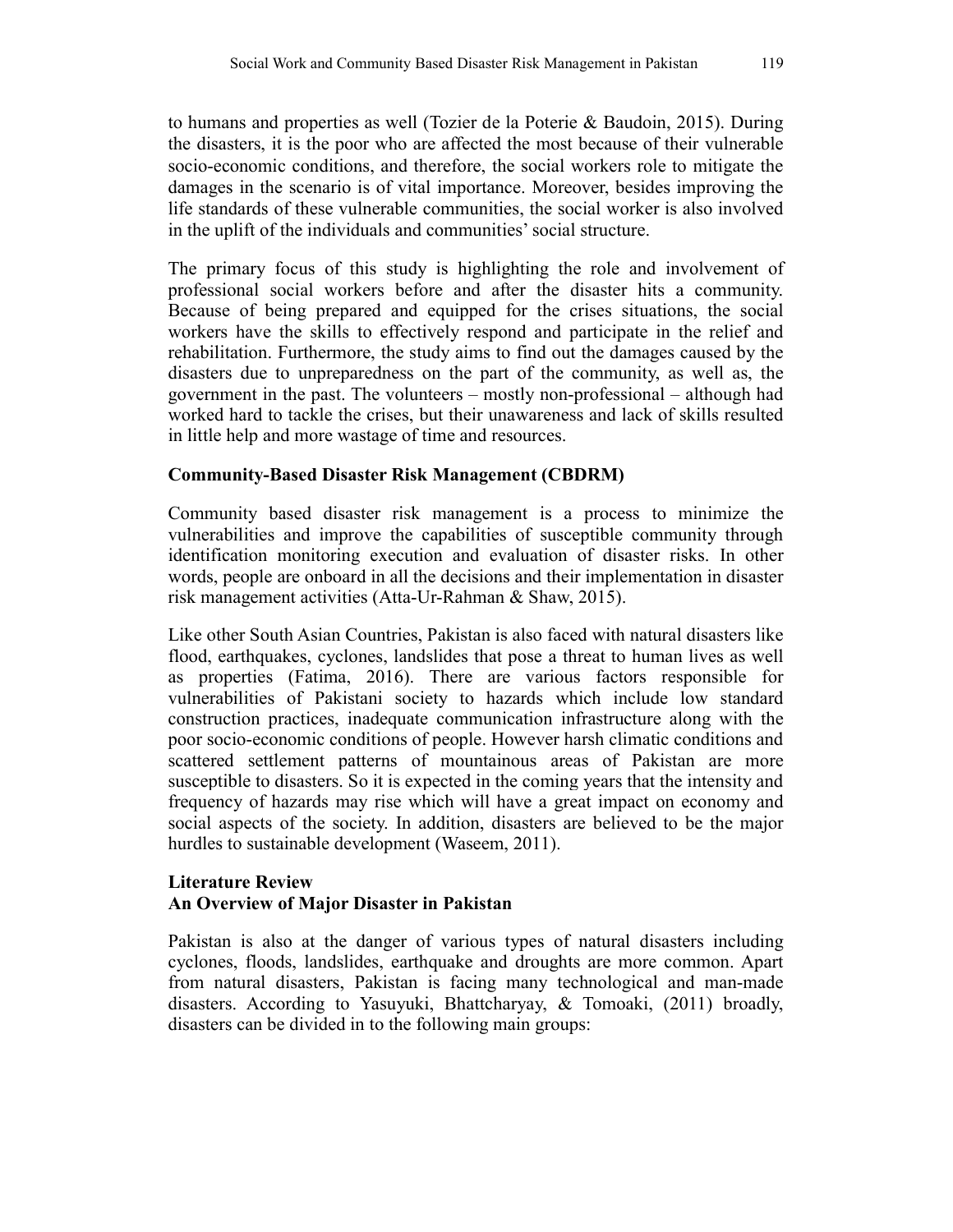| <b>Groups</b>                  | <b>Sub Groups</b>           |
|--------------------------------|-----------------------------|
| <b>Natural Disasters</b>       | Earthquake                  |
|                                | Floods                      |
|                                | <b>Storms</b>               |
|                                | <b>Extreme Temperature</b>  |
|                                | <b>Mass Movement</b>        |
| <b>Technological Disasters</b> | Road Traffic Accidents      |
|                                | <b>Industrial Accidents</b> |
| Made Disasters<br>Man          | Terrorism                   |

# Natural Disasters

During the last few decades there has been enormous increase in disasters worldwide (Tharoor, 2011). As a result of these disasters 1,200,000 people were killed throughout the globe during the period of 2000 to 2012. These disasters affected half of the world population (2.9 billion) caused damage up to 1.7 trillion dollars. In addition, due to climatic changes, by the end of  $19<sup>th</sup>$  century world will get dangerously hot by an overall 1.4 degree Celsius (Mansoor, 2016).

Pakistan is also regularly facing natural disaster like floods, earthquake, heat-wave, droughts etc. These natural disasters have badly affected the economy and damaged the infrastructure, disrupted the livelihoods, services and health care (United Nations Economic and Social Commission for Asia and the Pacific, 2015). During the last five decades, in Pakistan 162 natural disasters occurred in the country. During the last 50 years, Pakistan faced 23 earthquakes resulting in heavy loss to humans while thousands were injured, homeless and economy also suffered (Swathi, 2015). In addition the earthquake of 2005 and the 2010-2011 floods caused destruction leaving thousands of people injured, dead and many became homeless. The estimated loss due to flood on infrastructure was about \$4 billion along with the total economic impact of \$ 43 billion for the country (SFCG, 2013).

# Technological Disasters

Technological disasters i.e. industrial, transport accidents are happening frequently in Pakistan. Hundreds of people have been killed in train accidents and plan crashes. According to Khan and Jaferi (2016), 23 people died due to collision of trains in Karachi. The urban areas of Pakistan like Gujranwala, Faislabad, Karachi, Lahore, and Sialkot are also at the risk of industrial disasters due to increasing industrialization and lack of safety measures (Atta-Ur-Rahman & Shaw, 2015). Karachi and Gawadar are two major ports of Pakistan which are also at risk of marine accidents. In august 2003, in Karachi, Greek old ship wreckage did big environmental losses; created health related issues for the nearby communities and also affected marine life as well by spilled out 28,000 ton of oil on the harbour area (National Disaster Management Authority, 2015).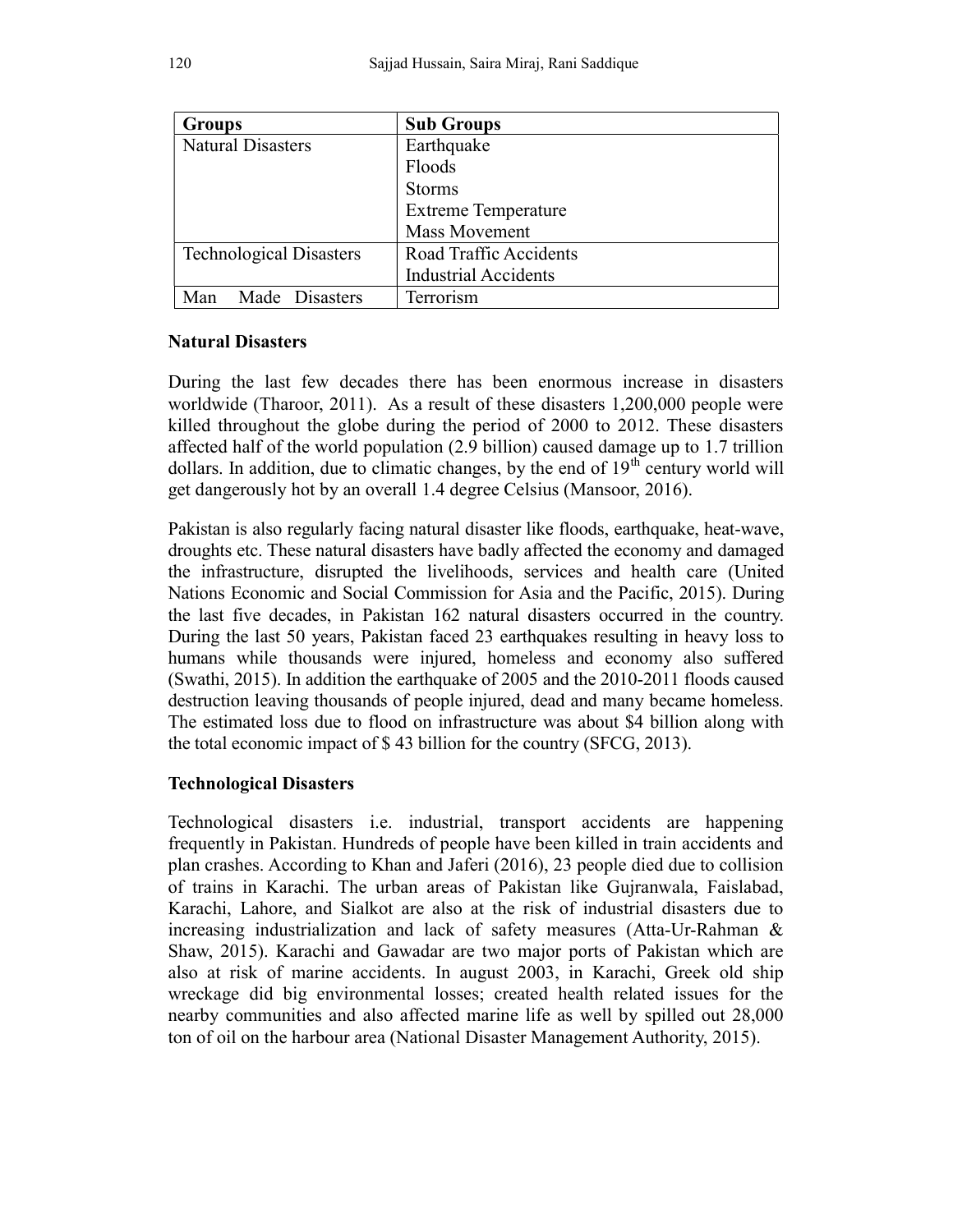### Man-Made Disasters

Man-made disasters can be defined as conditions that happen from a range of policy decisions and planned state actions which results in loss or damage to the physical and social infrastructure. Examples include war, internal strife, and brutal acts by rulers, epidemics and neo-liberal policies. These human-made disasters badly affect community driven development and results in loss to precious resources (Harding, 2007). According to McKay (2014), conflict is one of the greatest disasters that can strike any country and can lead to other types of disasters.

Pakistan has suffered a lot due to fighting war on terror since past one and half decade. Pakistani nation has suffered more than 80,000 causalities on account of terrorism alone, including Pakistan Army which suffered approximate 49000 lives from September 2001 to 2008 and later 15681 till date .Pakistan has suffered a total loss of about US\$ 100 billion/- in last 14 years of war on terror as against official losses of US\$ 68 billion in fiscal year 2010/11 due to military operations from September 2001 till date. The Pakistani nation has also gone through the most tragic incident of Army Public School Peshawar directly hitting the psychosocial fabric of Pakistani community (Kazmi & Ali, 2015).

Man-made disasters include urban fires and civil conflicts:

# Urban Fires

Due to increasing industrialization and urbanization, the population of cities are increasing day by day. The industrial units established in urban centres are not following the safety measures and as a result incidents like fires occurs (ADPC, 2015). Pakistan experienced the worst and largest industrial accidents in the history of textile industry on the evening of 11th September 2012, when the fire broke out in a garment factory located in SITE Industrial Area of Karachi, Sindh. The incident claimed 256 lives of skilled and unskilled worker and around 55 workers were injured among over 600 workers who were in the factory at the time of accident. The total number of the employees was 1500-2000 but the factory has no official data about the total number of employees as they were employed through contractor (Fatima, 2016). In addition, due to increasing numbers of CNG stations, sale of petroleum products in small shops coupled with smoking cigarettes can cause a major fire. Lack of awareness and education on the part of general public make them more susceptible to urban fires and other such incidents which can cause loss of lives and properties (Rafi, Wasiuddin, & Siddiqui, 2012).

# Civil Conflicts

During the past few decades, Pakistan has suffered a lot due to civil conflicts on the basis of ethnicity, religion and culture. During 1980s and 1990s, the conflicts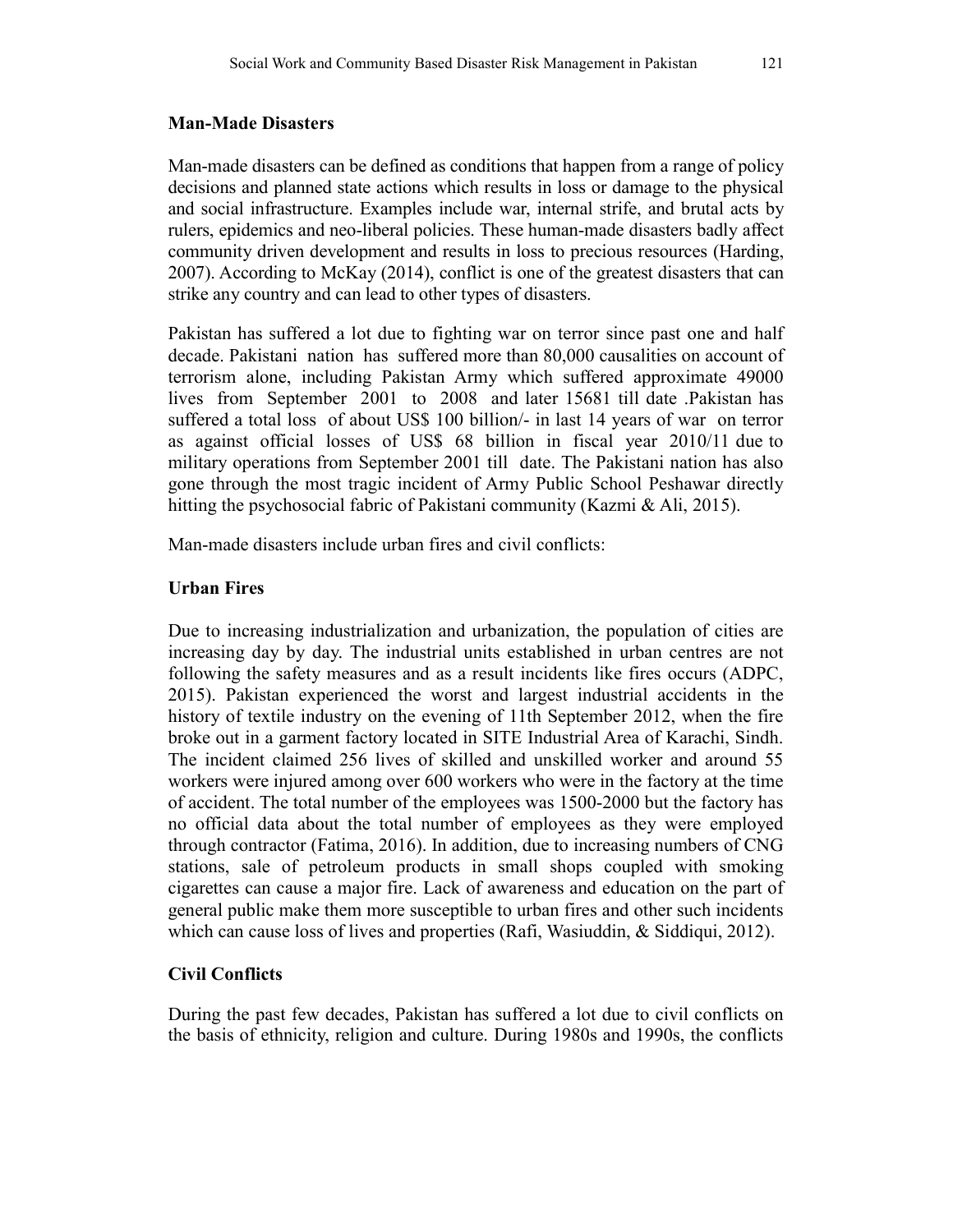resulted in heavy losses to lives, and properties creating feelings of insecurity in the affected areas. In addition Pakistan has also hosted 6 million refugees as result of Afghan war while about 2 million still live in various parts of Pakistan has badly affected the social and economic fabric of society (Waseem, 2011). According to Pakistan Institute for Peace Studies in 2013, 1200 hundred people died as results of sectarian violence while 80 Christians were killed in suicide attack on church in Peshawar. Due to the increasing numbers of attacks on religious minorities as well as rise in kidnapping, there have been feelings of insecurity among the general masses of Pakistan (Alam & Noreen, 2014).

### Disaster Risk Management in Pakistan

Government of Pakistan initiated Flood Control Program in the 4<sup>th</sup> Five-Year Plan (1970-75) for the management of floods in the country. In 1974, Federal Emergency Relief Cell presented the draft of National Disaster Plan which described organizational hierarchy, processes, responding agencies, major responsibilities, procedures of monitoring relief operations. However, the plan could not be completed till 2005 (Kazmi & Ali, 2015). Thus the traditional model of Disaster Risk Management Plan of relief and response has been followed for dealing with risk of natural disasters. Moreover West Pakistan National Calamities (Prevention and Relief) Act 1958 and Civil Defence Act 1952 were the first important legal instruments for organizing and coordinating the relief oriented model (Maqbool & Hussain, 2014).

The October 2005 earthquake left Pakistan awe-struck and exposed the weaknesses of the present disaster and emergency management apparatus. The response to the earthquake of 2005 highlighted the importance of a national platform to effectively manage the DRR activities. To counter the flaws in the current program and to make it in line with International Covenants (UNISDR 2000 and Hyogo Framework for Action 2005-2015), National Disaster Management Ordinance (NDMO) was proclaimed in 2006. Subsequently in order to provide a national disaster framework, parliament enacted National Disaster Management (NDM) Act in 2010.

### National Disaster Risk Management Framework

#### National Disaster Management Commission

National Disaster Management Commission (NDMC) led by the Prime Minister of Pakistan is considered as the national policy making body for managing disasters. Along with the Prime Minister, members of NDMC include Federal ministers, Leaders of opposition in National Assembly and Senate, all provinces Chief Ministers including Gilgit Baltistan, Prime Minister of AJK, Governor KP, civil society representatives, Chairman of Joint Chiefs Staff Committee, and any other member appointed by the Prime Minister (National Disaster Management Authority, 2015).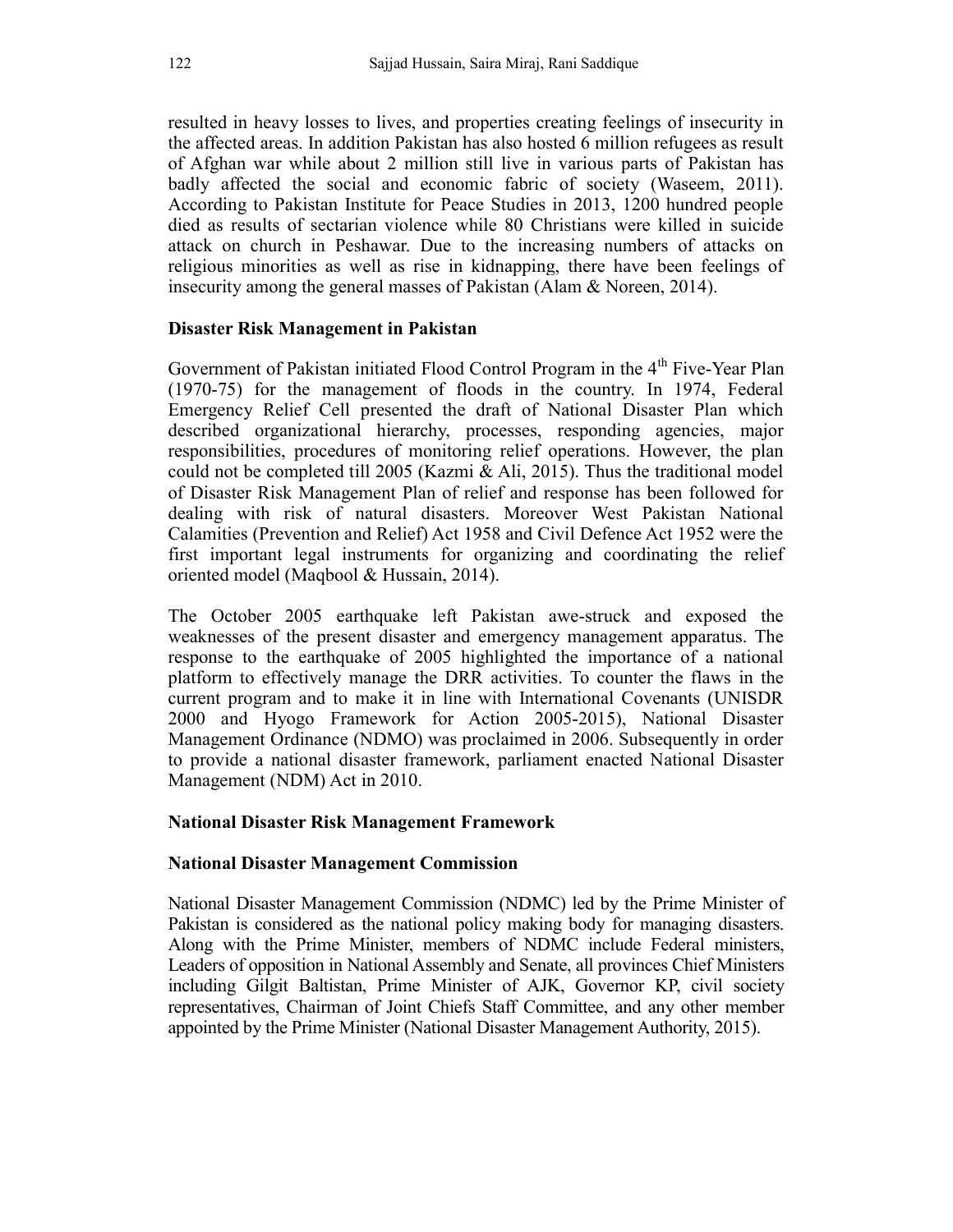# National Disaster Management Authority

National Disaster Management Authority (NDMA) is the executive branch of the NDMC whose significant work is to coordinate and manage DRM activities at the national level. However they are responsible for developing guidelines used by provincial departments, federal ministries and district authorities for organizing DRM plans (Memon, 2012).

# Provincial Disaster Management Commissions

Provincial Disaster Management Commissions (PDMC) was headed by respective Chief Minister, who is authorized to formulate policies, approve provincial plans and oversee the Disaster Risk Management. Its members include; leader of the opposition at the provincial legislature and one member nominated by him, rest of the members are to be nominated by the Chief Minister. The provincial commissions operate through the Provincial Disaster Management Authorities (PDMAs) (National Disaster Management Authority, 2015).

# Provincial Disaster Management Authorities (PDMA)

PDMA coordinates with government line departments and District Management Authorities for planning and executing initiatives in emergency situations. Director General is assigned by the Provincial Government for looking after the administrative affairs of the authority (Bacha, 2016).

# District Disaster Management Authorities (DDMA)

DDMA have been established at district level in all the provinces for implementing disaster management plans. Deputy Commissioners/District Coordination Officers have been assigned the responsibilities for planning, coordinating and execution of disaster management plans in the districts under the guidance of PDMAs (National Disaster Management Authority, 2011).

# Objectives of the Study

The purpose of this paper is to examine the need and importance of community participation in Disaster Risk Reduction in Pakistan. The study also highlights the role of social work in increasing stakeholder participation in pre-and post- disaster period. Moreover, the study tries to find out the scale of the damage caused by the earthquake and floods; and the lack of skilled social workers, and insufficient response to these disasters by the ordinary individuals.

# Methodology

This paper is qualitative in nature and extensive literature review has been carried out with the help of relevant government documents, research reports, journals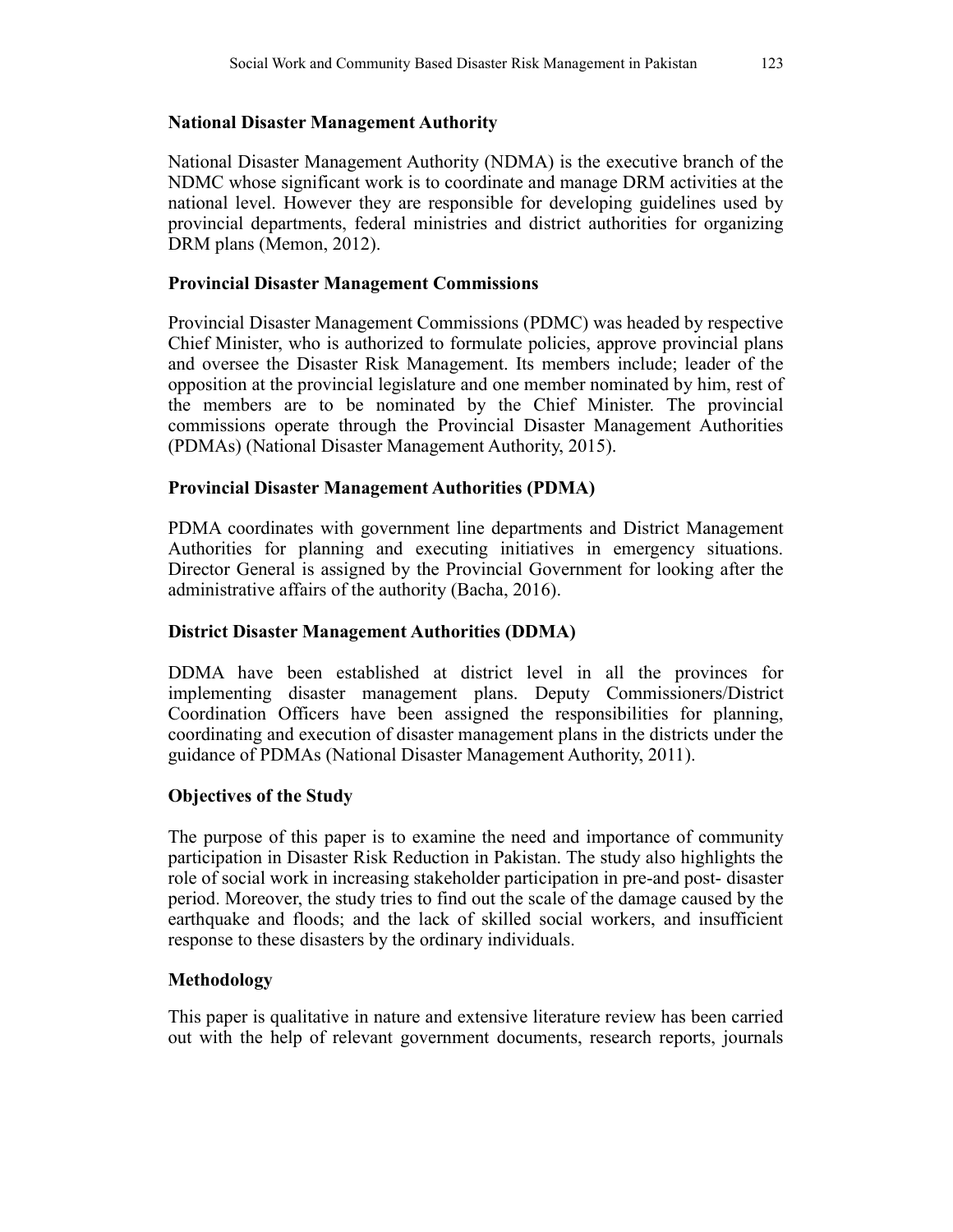and newspaper articles. In addition online sources were also utilized for getting up-dated information. This paper investigates the government's response to the 2005 earthquake that lead to the establishment of Earthquake Reconstruction and Rehabilitation Authority in October, 2005, and its subsequent relief, rescue and rehabilitation operations. Moreover, the role of the existing National Disaster Management Authority, established in 2007, has been reviewed in light of the available reports and other sources. The paper further investigates the operations of NDMA in response to the 2010 floods in Pakistan and examines the role of professional social workers before and after these calamities. The disaster management policies from 2005 - 2010 have also been analyzed in light of the published and online sources.

### CBDRM Conceptual Framework

The government of various countries adopted disaster management strategies but those strategies mainly concentrated on relief and response. In addition, there was shortage of information regarding the methods involved in the determination of hazards, risk assessment, management and association of people's resources and disaster preparedness (United Nations, 2010). In addition, there was no framework for incorporating new ideas, scientific tools for efficient, cost effective and sustainable interventions (Rafiq & Blaschke, 2012). Due to the inherent defects of relief and response strategy, the government of different countries adopted wideranging disaster management programs, stressing the needs for active participation of local people for decreasing the impacts of disaster to human lives, live stock and properties (United Nations, 2010). During the last few decades, disasters were considered as natural event and only government and NGOs responded without considering the social and economic implications of such events. Disaster risk reduction efforts were launched by the government officials without consulting the affected communities (Memon, 2012). This 'Top-Down' approach could not yield the desired results of disaster management as these were not according the needs of the target community and also ignored the available of the people. Such efforts made the communities more vulnerable to the disastrous situation. Due to the increasing dissatisfaction with the 'Top'-Down approach to disaster management, the national and international organizations are now using Bottom-up or participatory approach (Hossain,2013). Participatory development aims to launch disaster reduction efforts with the help of local people for viable results. The community based disaster risk management (CBDRM) approach believes in community mobilization and organization. The advocates of participatory approach consider that these are 'suitable strategies' for effectively dealing the dynamics and complexity of vulnerability and enhancing the capabilities of locals (Ashraf & Shaha, 2016). During these changes in policy, it was realized that disaster mitigation calls for involvement of target community as these people were affected by the hazards and they responded as well. In addition the advocates of participatory approach believe that if the people of the vulnerable communities are properly guided and trained in the art of disaster mitigation, response and recovery, they will be better able to deal with disaster (Hossain, 2008).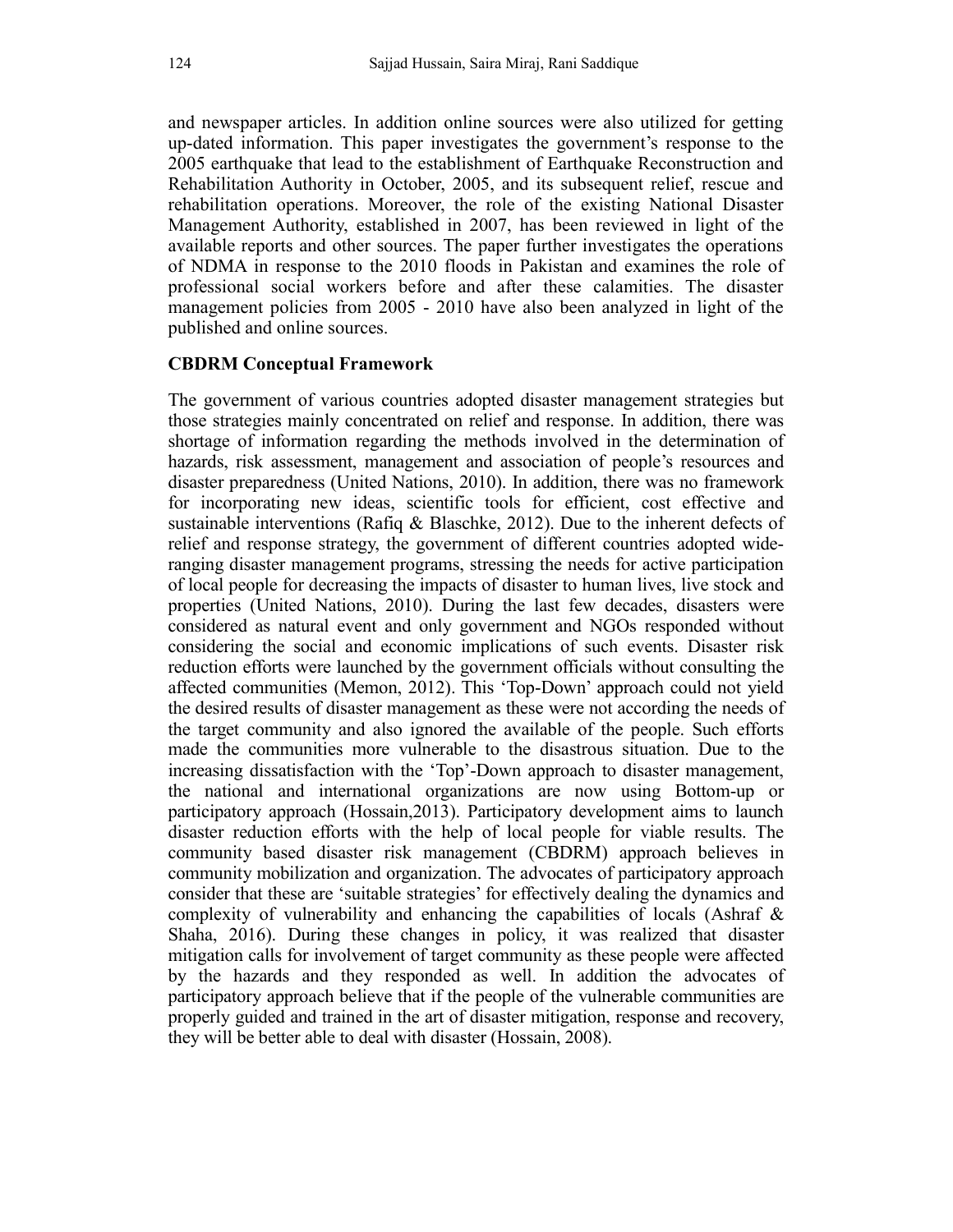### State of CBDRM in Pakistan

Pakistan has launched a number of Community Based Disaster Risk Management (CBDRM) initiatives since 2005. Since 2006, CBDRM has been made part of DRR programs both at the government as well as non-government organizations (NGOs). These organizations have adopted different methods and applied it in the community. However various NGOs have stressed on capacity building and social mobilization (Combaz, 2013). An all-inclusive approach in implementation of CBDRM calls for participation of all stakeholders at different stages of project cycle i.e. decision making, planning, implementation, monitoring and evaluation. This will lead to increase in resilience at the community subject to financial resources and better coordination. In addition CBDRM calls for a multi- dimensional approach which ought to fulfil various needs of the people affected by disasters which include development of physical infrastructure, improvement in economic resources and better livelihood (Rafi, Wasiuddin, & Siddiqui, 2012). For instance, in Sindh a British NGO Disaster Emergency Committee (DEC) provided shelter, water and sanitation structure and increased people's capacity for dealing with emergency situations. Participation across the board also ensures identification of needs and mobilization of resources. Furthermore, cooperation and adaptive culture on the part of community is also integral for the viability of DDR activities (Shah 2013).

Community Based Disaster Risk Management (CBDRM) has certain advantages which distinguishes it from traditional approaches to DDR in Pakistan. CBDRM reduces the vulnerability to any disaster and therefore, overall disaster risk is decreased (Mansoor, 2016). Furthermore, it enhances resilience to disaster at grassroots level, and causes reduction in losses when disaster occurs. Likewise, it gives a new hope and fighting spirit which is essential for community in disaster situation (Bacha, 2016). Proper disaster risk reduction measures determine the empowerment of people in communities to reduce their vulnerability to hazard and also minimize its bad impacts. Involvement of all stakeholders in the DRR activities starting from decision making, planning, and implementation, and monitoring will create sense of ownership in the community which will lead them to the sustainability (World Health Organization, 2015).

The concept of disaster in literature is linked with deterioration by natural event. Social Work profession aims to rehabilitate those individuals, groups and communities who are affected either by natural or man-made disasters. Social workers perform important roles both in pre-and post -disaster period in accordance with the ethics of social work profession.

### Role of Social Workers in Enhancing Community Participation

To promote social justice and get rid of discrimination and inequality is the basic aim of Social work profession. However, to deal with man-made disasters, social work profession must struggle for the provision of human rights through social work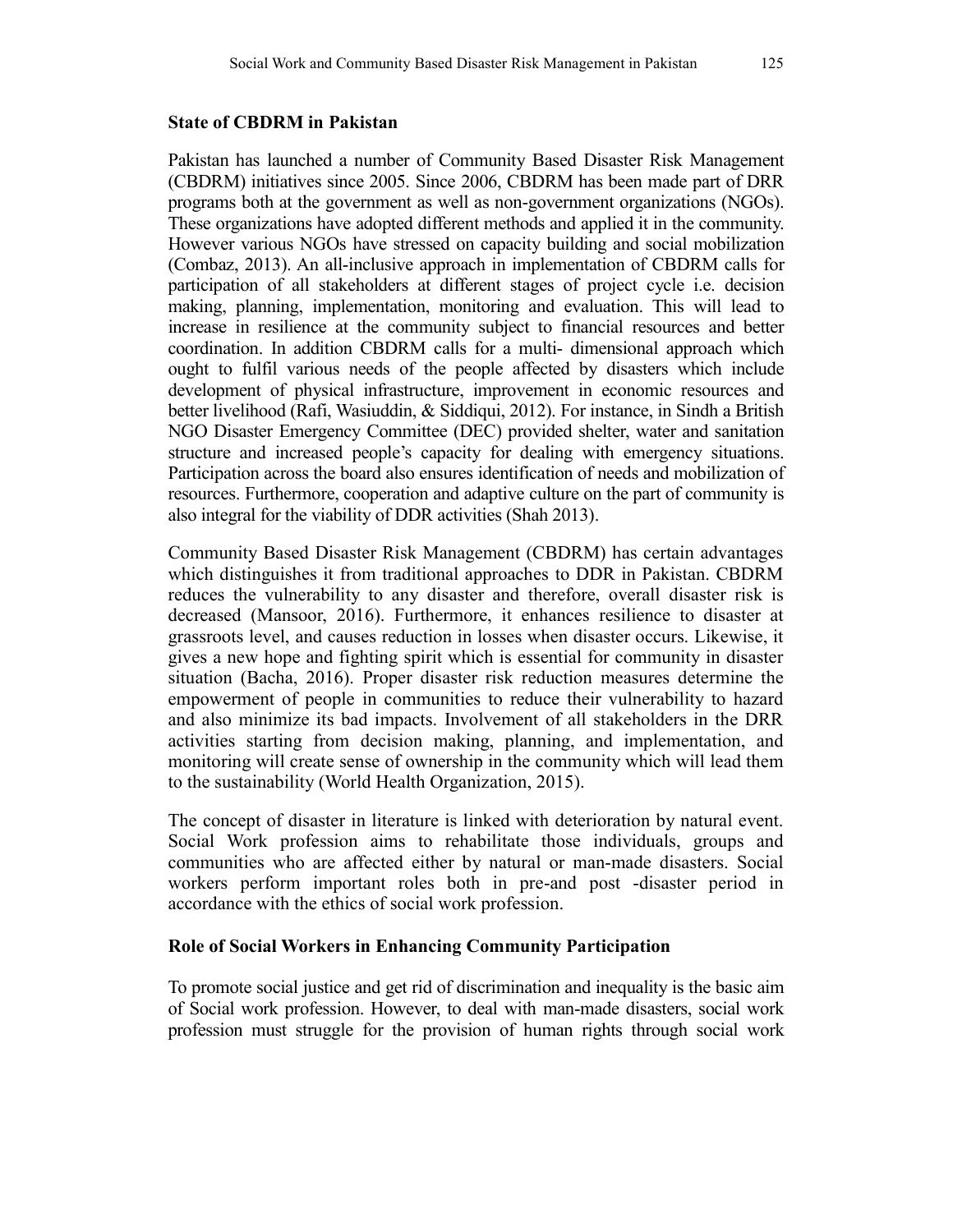education and practices (Harding, 2007). Social Workers provide assistance to individuals, groups and communities in disasters. The role of social worker varies with the situations and may take the form of case work, group work and community organization (Tan, 2009). In this regard the study of Maripe & Sinkamba (2015) in relation to the social work education and reduction of disaster risks in Botswana deducts that social workers' role in disaster risk reduction was more responsive than proactive, and was limited to natural disasters than relief provision (Revised National Policy on Destitute Persons, 2002). Likewise, Rapeli (2017) has concluded in his study in Finland regarding the social workers' role in disaster reduction; that the social workers displayed solid service linkages, for instance, in cases where the family had lost home in fire, or with the police in a case of a mass shooting.

The major areas in which social workers offer their services in disasters include dealing with traumatic stress, mobilization of resources for disadvantaged groups, psycho-social support to the affected people and social development using participatory approaches. Due to a major shift in the policies, there has been increasing demand for social workers in participatory disaster risk reduction. In Pakistan ensuing spontaneous contribution of the community in disaster danger reduction is the uphill task for social workers (Mathbor, 2007).

Social workers play an effective role in disaster management by mobilizing the available resources of the community with particular emphasis on empowerment of the poor people. Social worker can increase community participation by organizing the local people for the judicious utilization of their resources (Tan, 2009).

Another important duty of social worker is creation of awareness among the community people regarding their role at the time of disaster and to motivate, guide and train them how to respond in crises situation. The social worker can also ask the community to store necessary items like dry food, tents, first aid and medicine before a disaster strikes. In this way the damages and sufferings of the disaster affected people can be reduced (Hossain, 2013).

According to Maripe and Sinkamba (2015) social workers also provide mental health services to the affected people. They organize sessions with those who have passed through traumatic situations and are in shock. In general, the literature also brings-out the role of social work at micro-level responses to the individual effects by natural disasters. In a research study conducted by the American Red Cross concerning operations of the social workers in the United States of America, it was found out that about half of the mental health services during the disaster were carried out by the social workers affiliated with the American Red Cross and Federal Counselling Assistance and Training Programs (American Red Cross, 2016).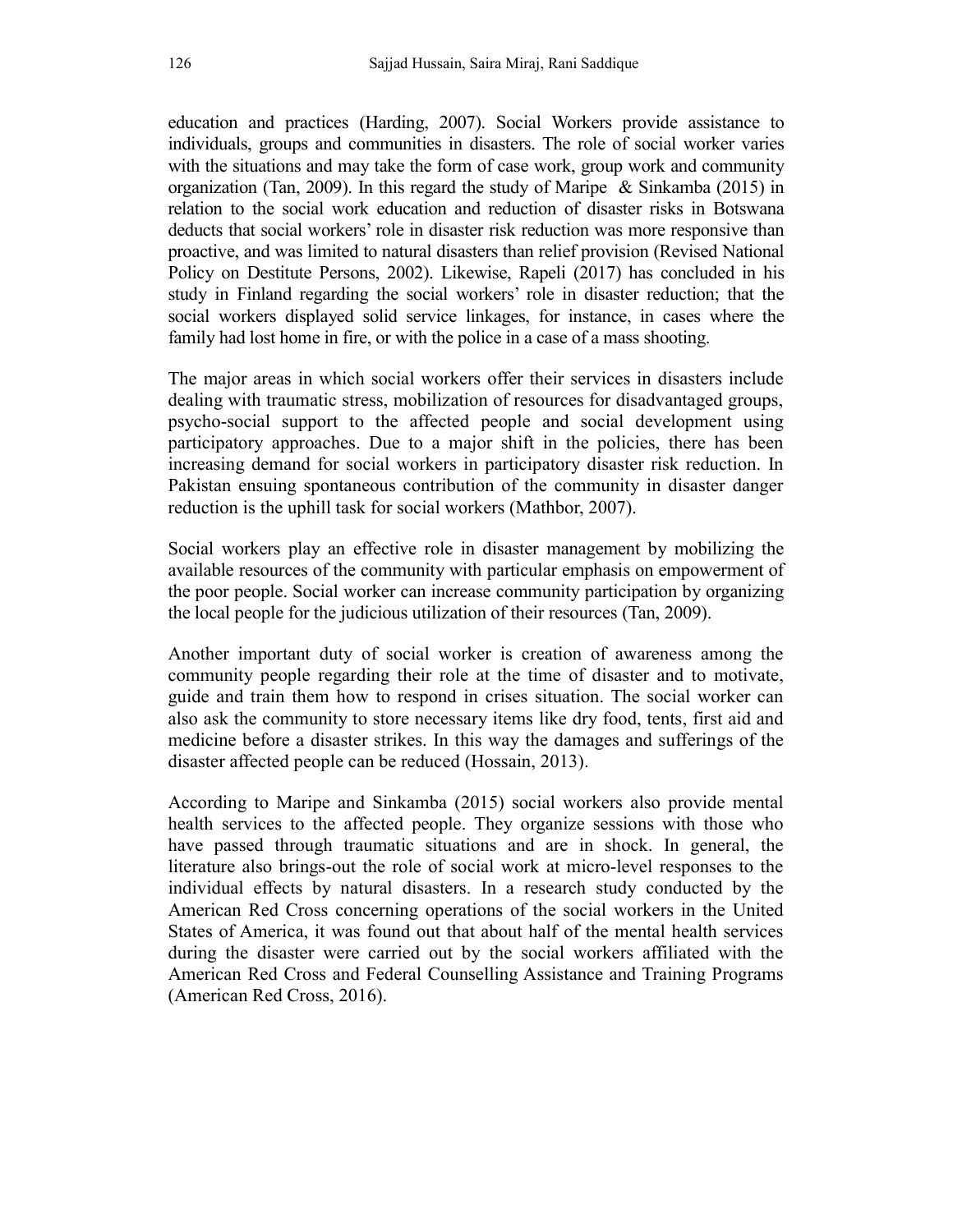Social workers can also arrange capacity building sessions for volunteers so that they can effectively deliver their services at the time of emergencies. They can also aware, educate and train the people of target community by showing drama, documentaries, and informal discussions for sharing information with the community people (Mathbor, 2007).

As every members of a specific community is not affected, therefore it is the duty of social workers to identify the most affected and vulnerable members of the community. In this way maximum and meaningful participation of the people can be ensured in disaster management plan. The social workers can also suggest the people not to depend on single occupation and adopt alternate occupations like combine farming through small business such as fishing, wage-labour, services etc (Laird, 2008).

Social Worker can play an effective role in mobilizing women of the target community keeping in view the socio-cultural conditions of the community. In this way the negative impacts of the disasters can be minimized and human lives, livestock, and properties can be protected from huge damages (Maripe, & Sinkamba, 2015). It is important to make the disaster education as part of the curriculum in order to create awareness of the disaster risk reduction through the education system. In this connection Indonesian educator in social work Fahrudin (2012) and Nikku (2013) study in Nepal are very important as they stress on the need for social work education for the children to be guided, prepared and educated in the art of disaster preparedness.

### **Conclusions**

The concept of community based disaster risk reduction was introduced as a result of the failure of traditional top-down approach in disaster management. These disaster management policies consist of community participation in all the levels of project cycle i.e. decision making, planning, implementation, monitoring and evaluation. In Pakistan, the role of social work is gaining recognition due to the increasing demand of social workers in emergency situations. The national and international organizations working in vulnerable communities in pre-and postdisaster period are hiring social workers for the rehabilitation of the affected people. These social workers are working as link between the target community and the implementing agencies. Professional social workers help the victims in traumatic situations; provide psycho-social support and designing strategies in pre-disaster period with the help of target communities. Social worker also organizes participatory assessment session using the rapid rural appraisal and participatory rural appraisal techniques for the identification of needs and resources of the communities. Social workers also link the target community with relevant government departments and donors for raising their issues and getting maximum assistance. Social workers also provide protection to the women and children particularly whose family members are missing as a result of catastrophe.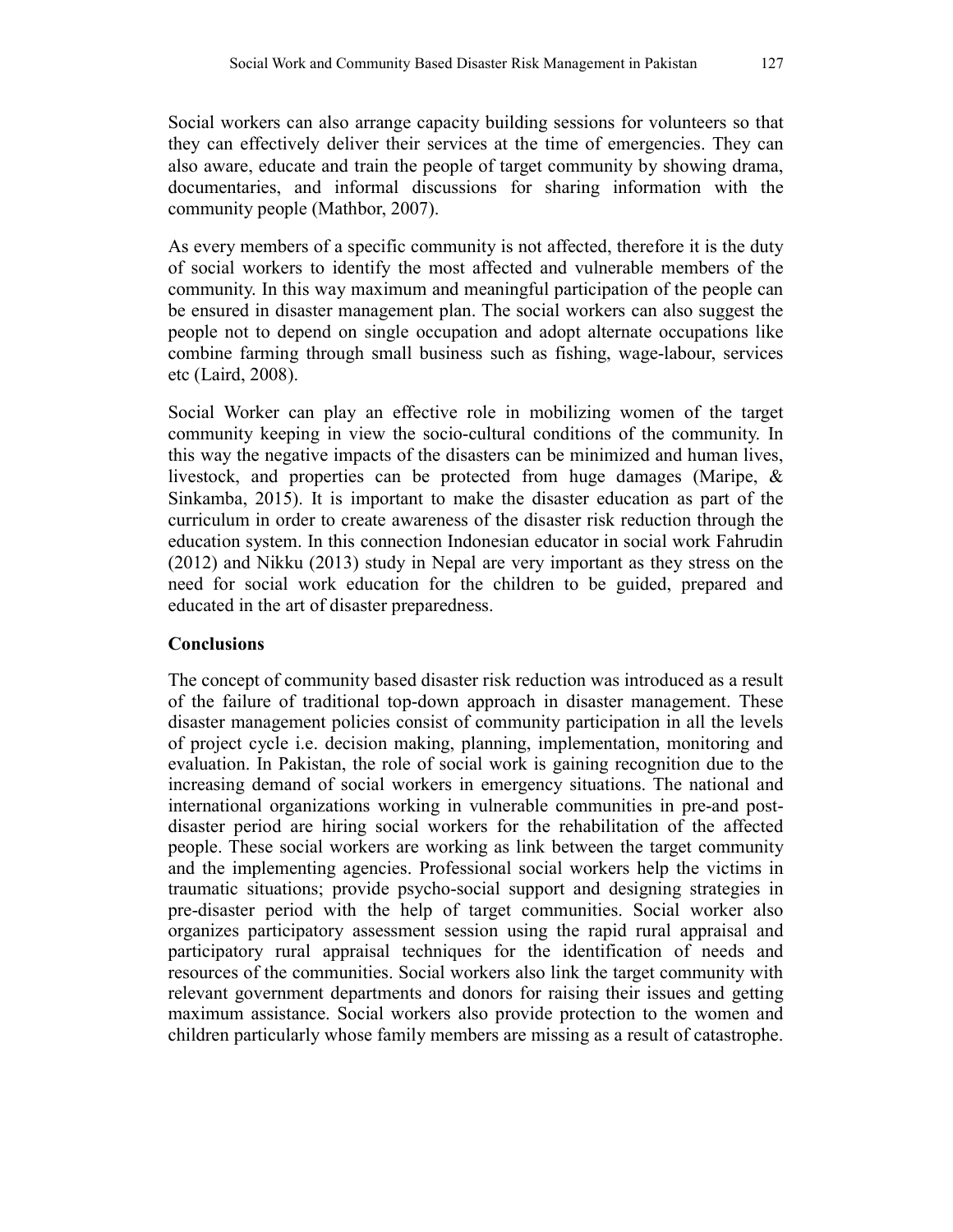Social workers assists the disable in disastrous situations by providing them assistive devices and refers them to relevant organizations for help. The role of social worker is much more important for mobilizing women as they constitute half of the population.

### Recommendations

On the basis of the study, it is recommended that the community in general and vulnerable in particular should be meaningfully involved in the decision making, planning, implementation and monitoring of disaster management plans.

Before launching any interventions regarding disaster management, the government and non-governmental organizations should develop relationship with the target community so that the developmental organization may better know about the problems faced by the community in pre and post disaster period. As participation is indigenous in nature, therefore the people should be motivated for self- help initiatives for creating sense of ownership and sustained development. At the policy level, participation of target community should be made part and parcel of any intervention in disaster prone areas. Vibrant community organizations should be trained in disaster management, so that they can respond quickly in case of any disaster occurs.

The women of target community are also important stakeholders in the development process and equally deserve to take part in disaster management planning, implementation and monitoring. Social Work Departments at university level should equip the students with the necessary skills in disaster risk reduction. In addition, disaster management subject should be introduced both at the BS, MA, M.Phil and PhD level.

### References

- ADPC (2015). Community-Based Disaster Risk Management for Sindh Province. Asian Disaster Preparedness Center SM Tower, 24th Floor 979/69 Paholyothin Road SamsenNai, Phayathai, Bangkok 10400 Thailand. Web: www.adpc.net.
- Aitsi-Selmi, A. & Egawa, S. & Sasaki, H. & Wannous, C. & Murray, V. (2015) The Sendai Framework for Disaster Risk Reduction: Renewing the Global Commitment to People's Resilience, Health, and Well-being. International Journal of Disaster Risk Science 6(2), 164–176.
- Alam, F. & Noreen, S. (2014). The Struggle against Religious Conflict in Pakistan. The Asia Foundation. Retrieved on July 24, 2017 from: http://asiafoundation.org/2014/08/06/the-struggle-against-religious-conflictin-pakistan/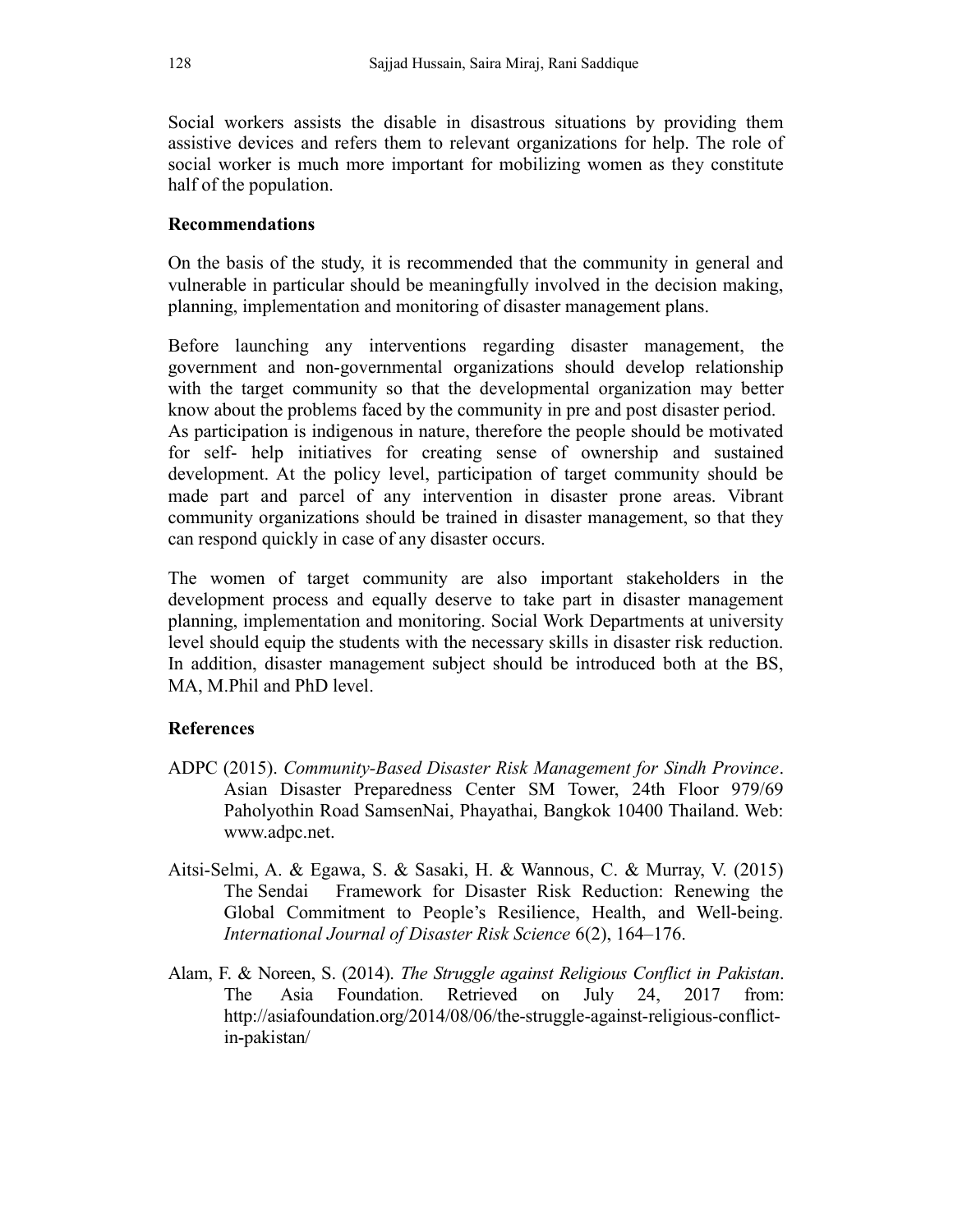- American Red Cross. (2016). Retrieved November 4, 2016 from http://www.redcross.org/about-us/history/global-red-cross-network.
- Ashraf, A. M. & Shaha, B. S. (2016). Community Resilience: Case Study of Cyclone Aila Affected Coastal Bangladesh. International Journal of Social Work and Human Services Practice, vol.4:2, pp.33-41.
- Atta-Ur-Rahman, Shaw R. (2015). Urban Risk and Reduction Approaches in Pakistan. In: Rahman AU., Khan A., Shaw R. (eds) Disaster Risk Reduction Approaches in Pakistan. Disaster Risk Reduction (Methods, Approaches and Practices). Springer, Tokyo.
- Aziz, Saeed & Waseem (2016). Need for Disaster Management in Pakistan: A Critical View. Journal of Information & Communication Technology, vol.10:1, pp.58-64.
- Bacha, A. (2016). Asian Disaster Reduction Centre Visiting Researcher Program – FY2016b Country Report: Islamic Republic of Pakistan. Retrieved on July 27, 2017 from: http://www.adrc.asia/countryreport/PAK/2016/ Pakistan\_CR2016B.pdf
- Combaz, E. (2013). Community-Based Disaster Risk Management in Pakistan (GSDRC Helpdesk Research Report 1028). Birmingham, UK: GSDRC, University of Birmingham.
- Fahrudin, A.(2012).Preparing social work students for working with disaster survivors. Asian Social Work and Policy Review, 6, 86–94.
- Fatima, F. (2016). Baldia Factory Fire Incident 4 Years of Successful Campaign for Justice. Retrieved on July 28, 2017 from: http://piler.org.pk/wpcontent/uploads/2017/02/Brief\_Baldia\_Factory\_Fire-\_Incident.pdf
- Harding, S. (2007). Man-Made Disaster and Development: The Case of Iraq. International Social Work; 50; 295.
- Hossain, M.A. (2013) Community Participation in Disaster Management: Role of Social Work to Enhance Participation. Journal of Anthropology, vol.9:1, pp.159-171.
- Hossain, Md. A. (2008). Women's Participation in Social Change Decision: A Study of Two Union Parishads in Bangladesh. Unpublished M.Phil. Thesis, University of Bergen, Bergen, Norway.
- Kazmi, N.S.S. & Ali, A. (2015). Impacts of School Terrorism in the Milieu of Peshawar Incident; Pakistan's Black Day, December 16<sup>th</sup> 2014. American Journal of Social Science Research, vol.1:4, pp.196-205.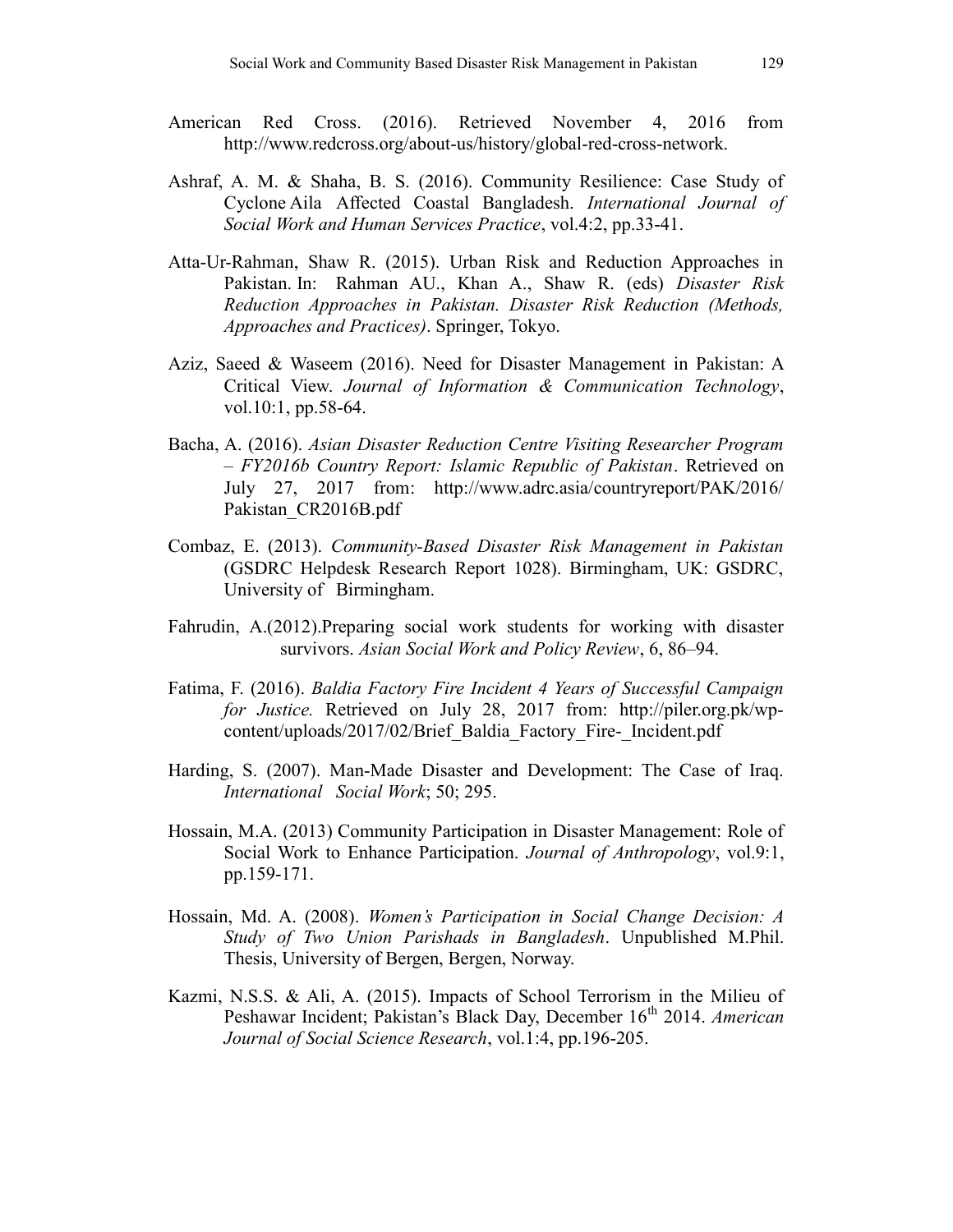- Khan, A. & Jaferi, R. (2016, November 3). 22 Killed as Trains Collide Near Karachi's Landhi Railway Station. The Dawn. Retrieved on July 28, 2017 from: https://www.dawn.com/news/1294013
- Laird, S. E. (2008). Social Work Practice to Support Survival Strategies in Sub-Saharan Africa. British Journal of Social Work, vol.38, pp.135-151.
- McEntire, D. (2007) Local Emergency Management Organizations. In: Rodríguez, H. & Quarantelli, E. L. & Dynes, R. R. (Eds.) Handbook of Disaster Research. Springer, New York, pp.168–182.
- Mansoor, H. (2016, June 21). Pakistan Faces Increasing Threats from Disasters, Warns NDMA Report. The Dawn. Retrieved on July 25, 2017 from: https://www.dawn.com/news/1266144
- Maqbool, Y.M. & Hussain, S. (2014). Institutionalization of Disaster Risk Management in Pakistan. ISSRA Papers, vol.6:II, pp.39-58. Retrieved on July 25, 2017 from: http://www.ndu.edu.pk/issra/issra\_pub/articles/issrapaper/ISSRA\_Papers\_Vol6\_IssueII\_2014/07-Institutionalization-of-Disaster-Risk- Muhammad-Yahhya-Maqbool.pdf
- Maripe, M. K. & Sinkamba, R. P. (2015). Social Work Education and Disaster Risk Reduction in Botswana. Asian Journal of Management Science and Economics, vol.2:1, pp.23-41
- Mathbor, G. M. (2007). Enhancement of Community Preparedness for Natural Disasters. The Role of Social Work in Building Social Capital for Sustainable Disaster Relief and Management. International Social Work, vol.50:3, pp.357-369.
- McKay, J. (2014). Man-Made Disasters: Are we paying attention? Hilal(2014 May). The Pakistan Armed Forces Magazine May, 2014. Retrieved on July 28, 2017 from: http://hilal.gov.pk/index.php/component/k2/item/391-manmade-disasters-are-we-paying-attention
- Memon, N. (2012). Disasters in South Asia A Regional Perspective. Pakistan Institute of Labour Education and Research PILER Centre, ST-001, Sector X, Sub-Sector V Gulshan-e-Maymar, Karachi, Pakistan.
- National Disaster Management Authority (2011). Annual Report 2011. National Disaster Management Authority Prime Minister's Secretariat, Islamabad. www.ndma.gov.pk
- National Disaster Management Authority (2015). Annual Report 2014-15. National Disaster Management Authority Prime Minister's Secretariat, Islamabad. Retrieved on July 23, 2017 from: http://www.ndma.gov.pk/ publications/AR2015.pdf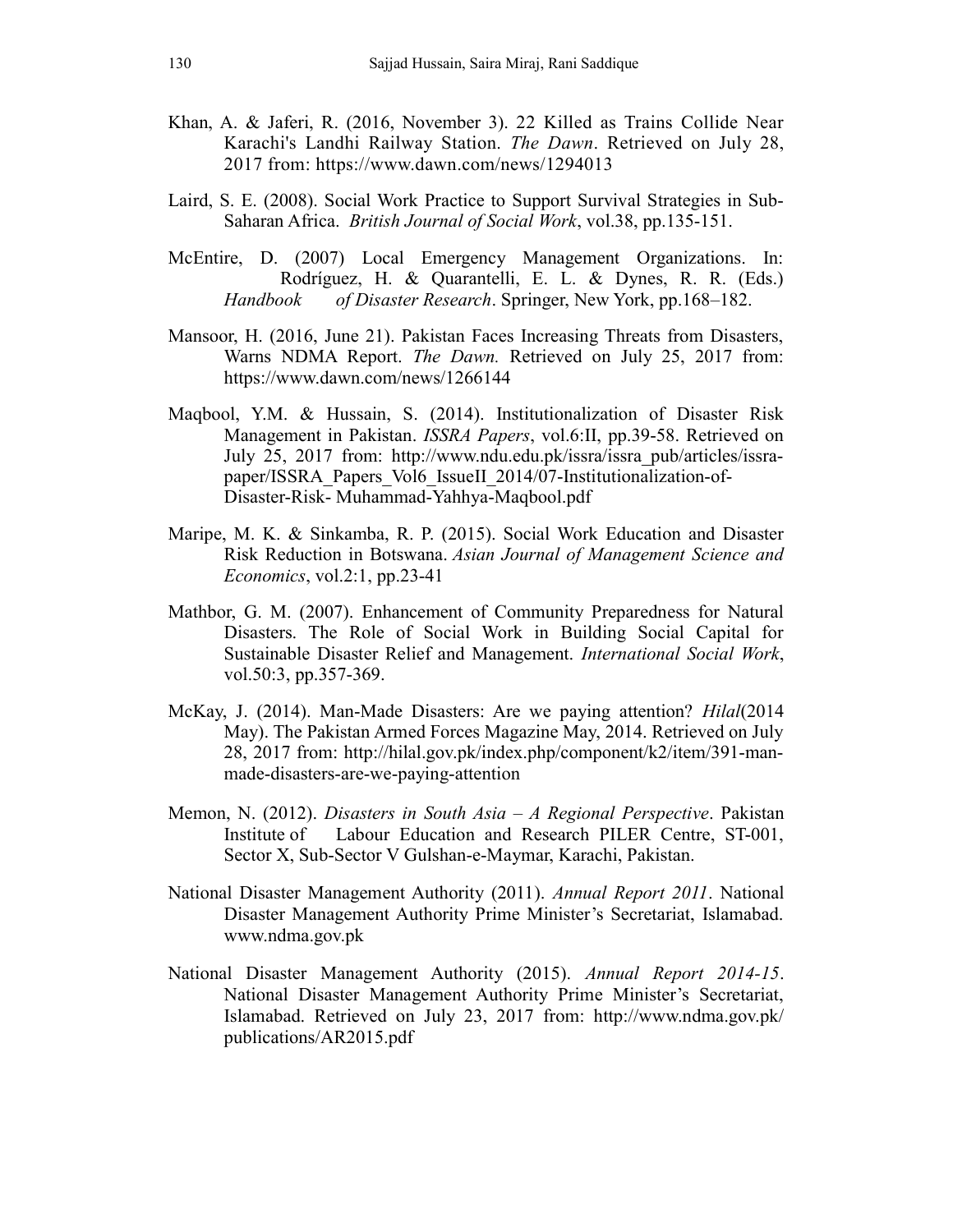- Nikku, B. R. (2013). Children's Rights in Disasters: Concerns for Social Work– Insights from South Asia and Possible Lessons for Africa. International Social Work, vol.56, pp.51-66.
- Rafi, M., Wasiuddin, S. & Siddiqui, S. (2012). Assessment of Fire Hazard in Pakistan. Disaster Prevention and Management: An International Journal, vol.21:1, pp.71-84.
- Rapeli,M .(2017). The Role of Social Work in Disaster Management in Finland. Department of Social Sciences and Philosophy, University of Jyväskylä Pekka Olsbo, Ville Korkiakangas Publishing Unit, University Library of Jyväskylä
- Rafiq, L. & Blaschke, T. (2012). Disaster Risk and Vulnerability in Pakistan at a District Level. Geomatics, Natural Hazards and Risk, vol.3:4, pp.324-341.
- Revised National Policy on Destitute Persons. (2002). Gaborone: Government Press.
- SFCG. (2013). Understanding the Dynamics of Conflict and Peace Building in Pakistan: A Perception Study. Search for Common Ground. Retrieved on July 28, 2017 from: https://www.sdpi.org/publications/files/Understanding %20the%20Dynamics%20of%20Conflict%20and%20Peacebuilding%20i n%20Pakistan.pdf
- Shah, S. H. (2013). The Disaster Risk Management Handbook. A Learning Experience of DRM Model Mansehra. Support to Governance in Pakistan Programme, with Deutsche Gesellschaftfür International Zusammenarbeit (GIZ). Retrieved on July 2, 2017 from: http://www.preventionweb.net/ files/32968 32968buildingresiliencebylearningth.pdf
- Swati, M.J. (2015). Emergency and Disaster Reports: Monographic Issue the Profile of Disaster Risk of Pakistan and Institutional Response. Emergency and Disaster Reports, vol.2:1, pp.2-55.
- Tan, N. T. (2009). Disaster Management: Strengths and Community Perspective. Journal of Global Social Work Practice, vol.2:1, pp.1-7.
- Tharoor, I .(2011). Pakistan's Floods: Déjà vu, All Over Again, Time Magazine, (2011, September 14). Retrieved on July 25, 2017 from: http://world.time.com/2011/09/14/pakistans-floods-deja-vu-all-over-again/.
- Tozier de la Poterie, A. and Baudoin, M.-A. (2015) From Yokohama to Sendai: Approaches to Participation in International Disaster Risk Reduction Frameworks. International Journal of Disaster Risk Science, vol.6, pp.128-139.